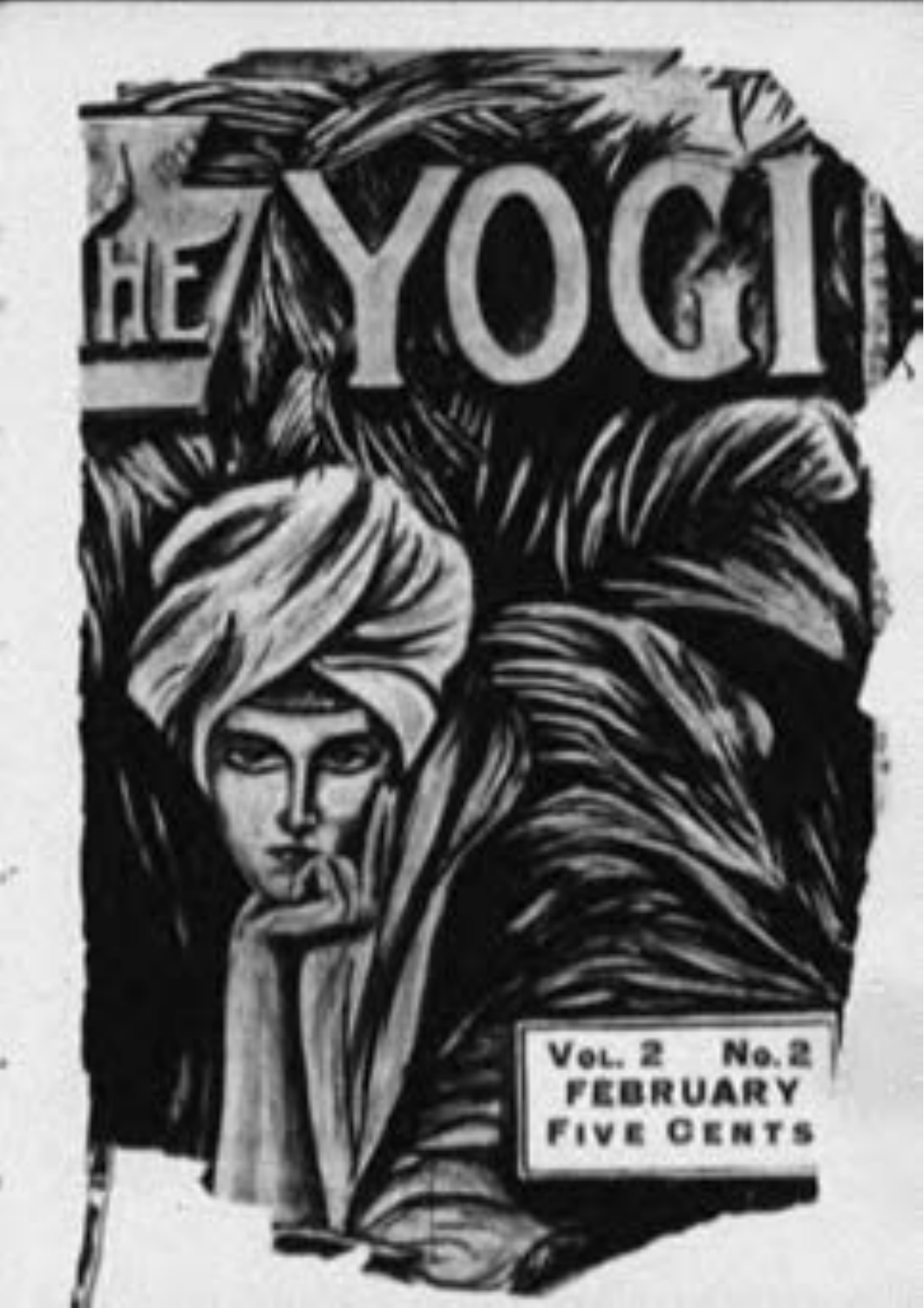**Would You Like to Draw?** Or Paint in Water Colors? Or Learn to Be an Illustrator? Or a Cartoonist?

**I CAN** 

**TEACH YOU** a your corn home, by mail, just as All I ask is that you shall WANT to be an artist. Some of my students are 20 years old; some are 50. Age makes no

difference. It is pleasant, easy work. Write to me, enclosing self-addressed and atamped envelope, and I will send you the particulars of a special offer I am making NOW to new atudents.

> Address DOROTHY D. DEENE 1018 East 41st St., Ohioan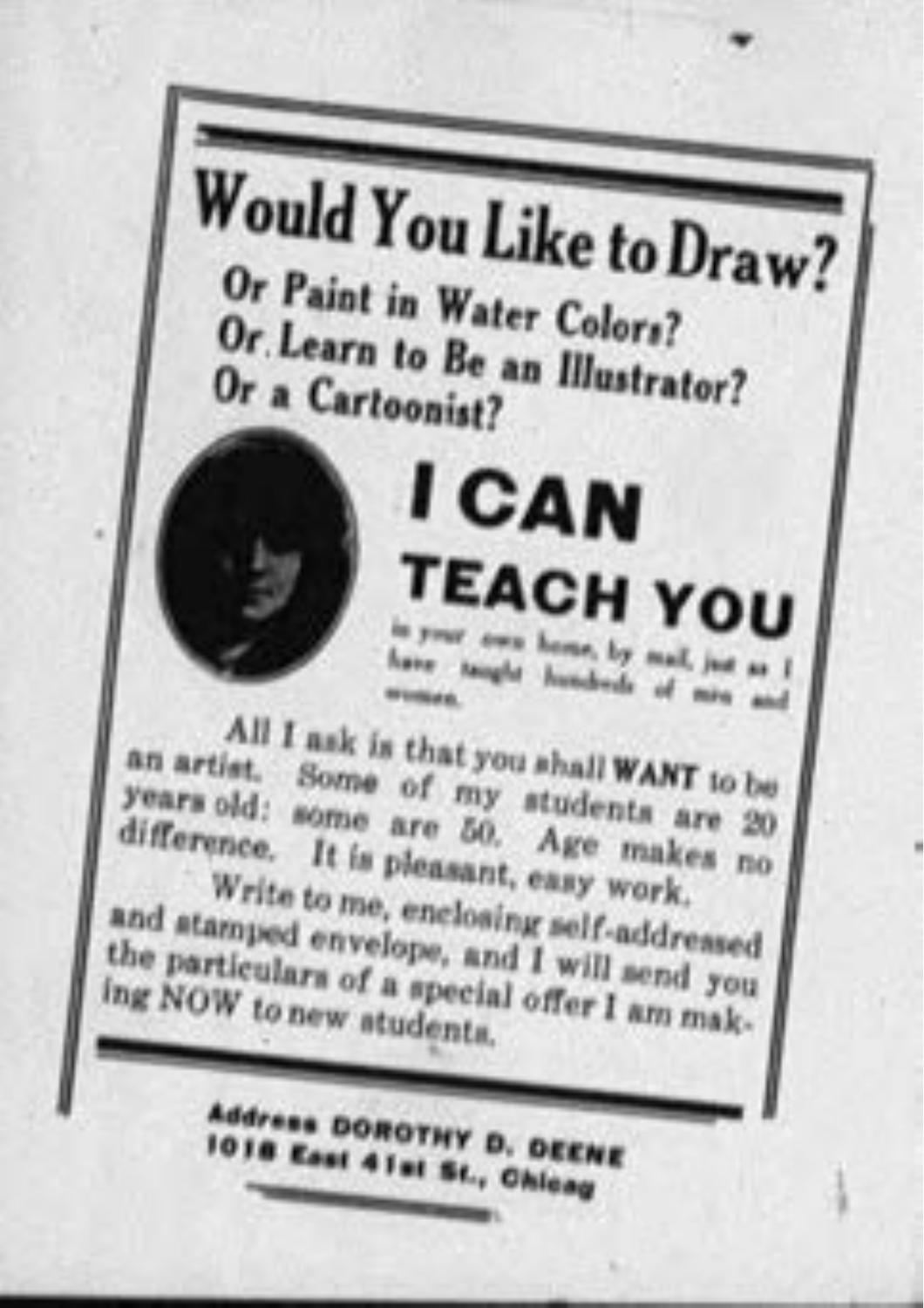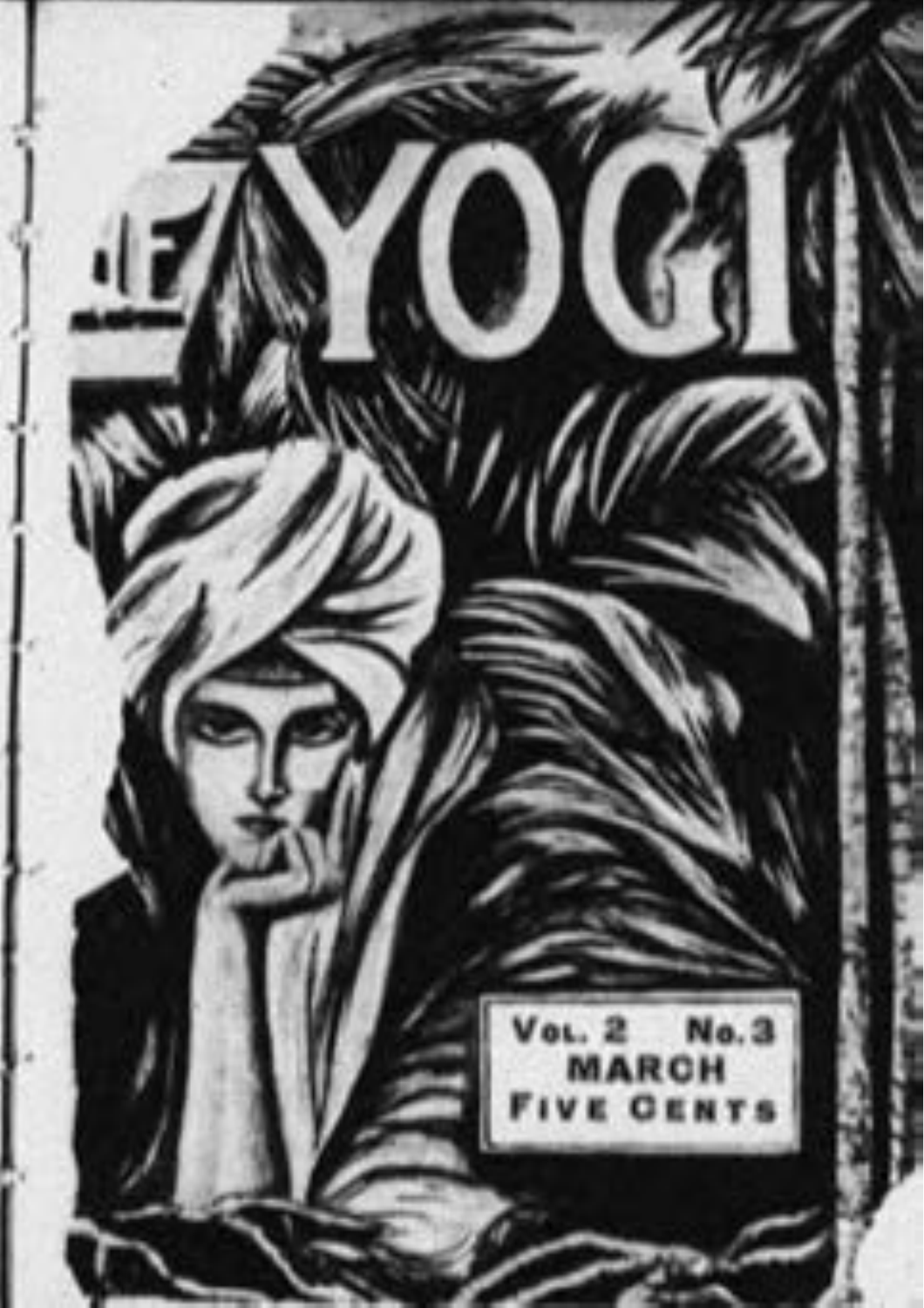## **Would You Like to Draw?** Or Paint in Water Colors? Or Learn to Be an Illustrator? Or a Cartoonist?



**CLOT** 

## **ICAN TEACH YOU** mer was home he will be

are cought bundeeds of men as

All I ask is that you shall WANT to be an artist. Some of my students are 20 years old; some are 50. Age makes no difference. It is pleasant, easy work.

Write to me, enclosing self-addressed and stamped envelope, and I will send you the particulars of a special offer I am making NOW to new students.

> **Address DOROTHY D. DEENE** 1018 East 41st St., Chicago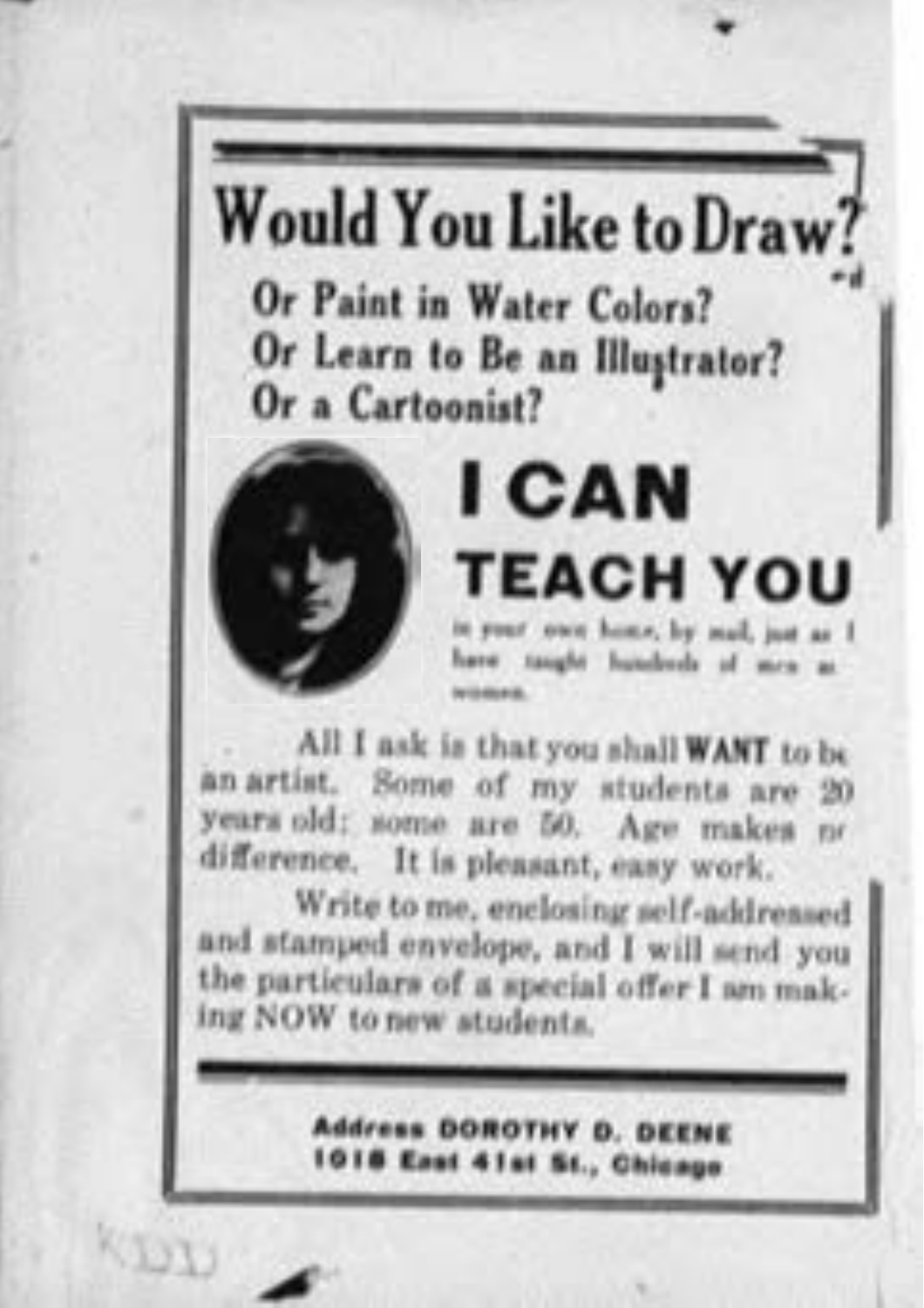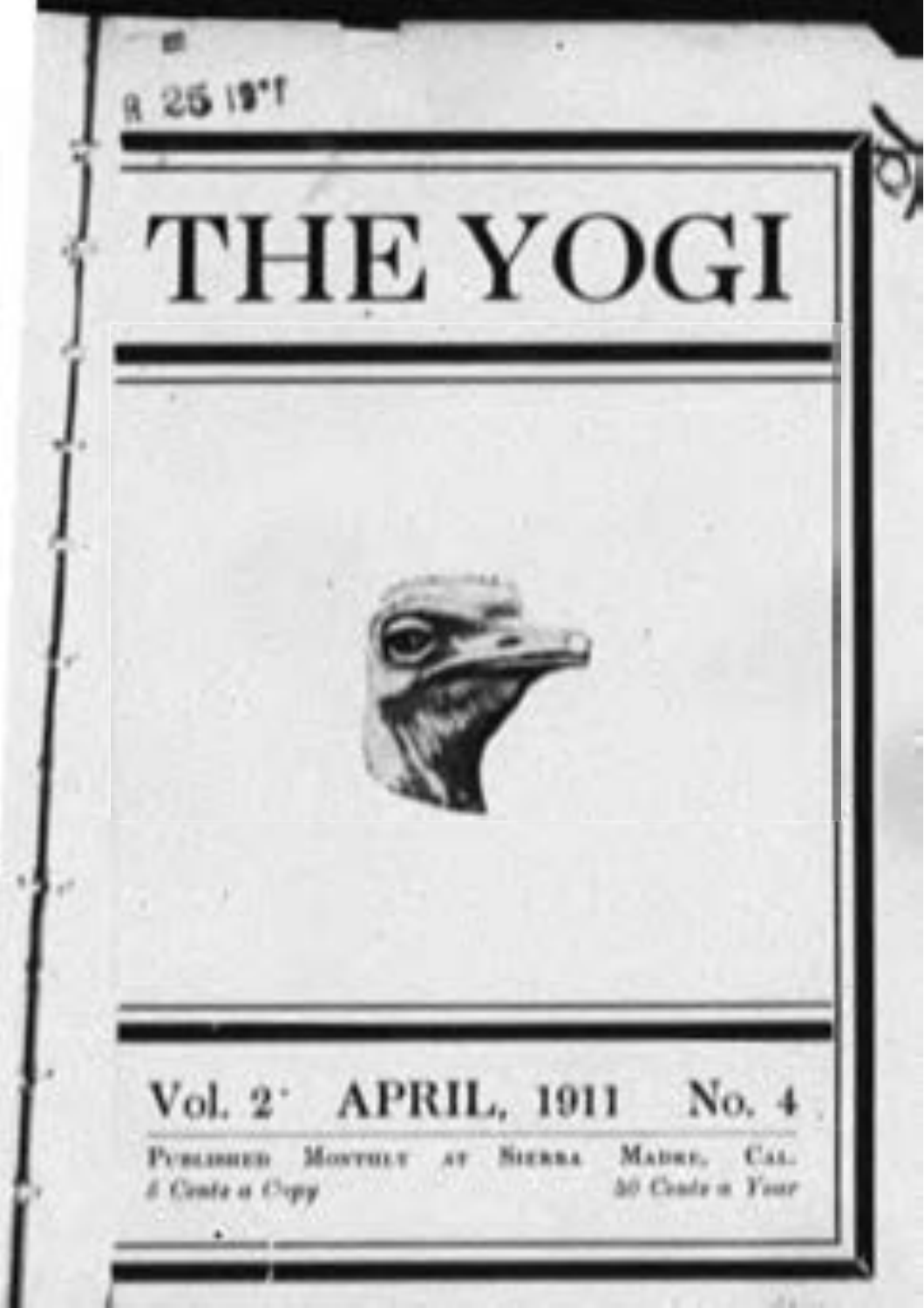# Would You Like to Draw?

OR PAINT IN WATER COLORS? OR LEARN TO BE AN ILLUSTRA-

OR A CARTOONIST?

#### I CAN TEACH YOU

In your own home, by mail, just as I have taught hundreds of men and women.

All I ask is that you shall WANT to lie an artist. Some of my students are 20 years old; some are 50. Age makes no difference. It is pleasant, easy work,

Write to me, enclosing self-addressed and stamped envelope, and I will send you the particulars of a special offer I am making NOW to new students.

Address DOROTHY D. DEENE 1018 East 41st St., Chicago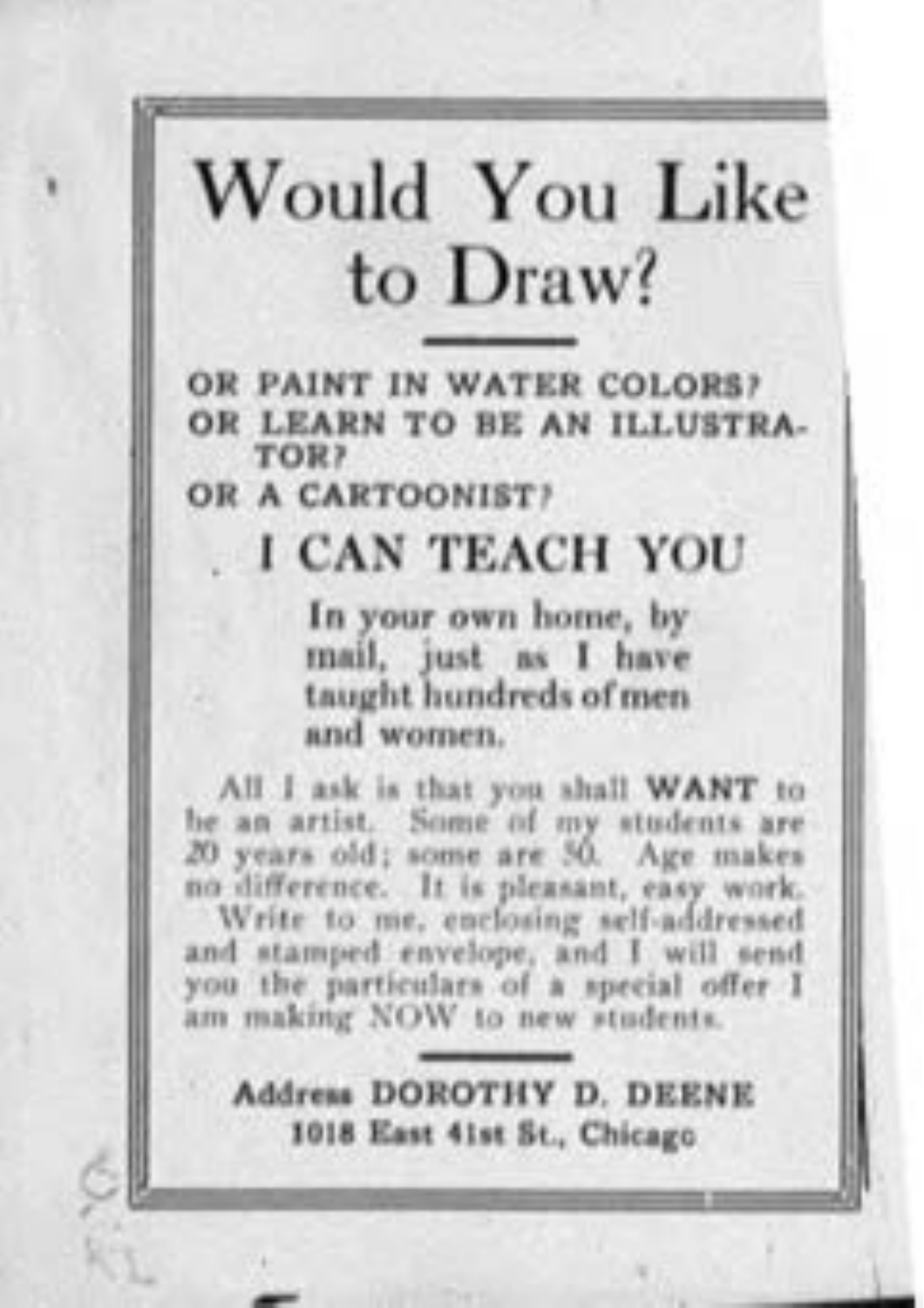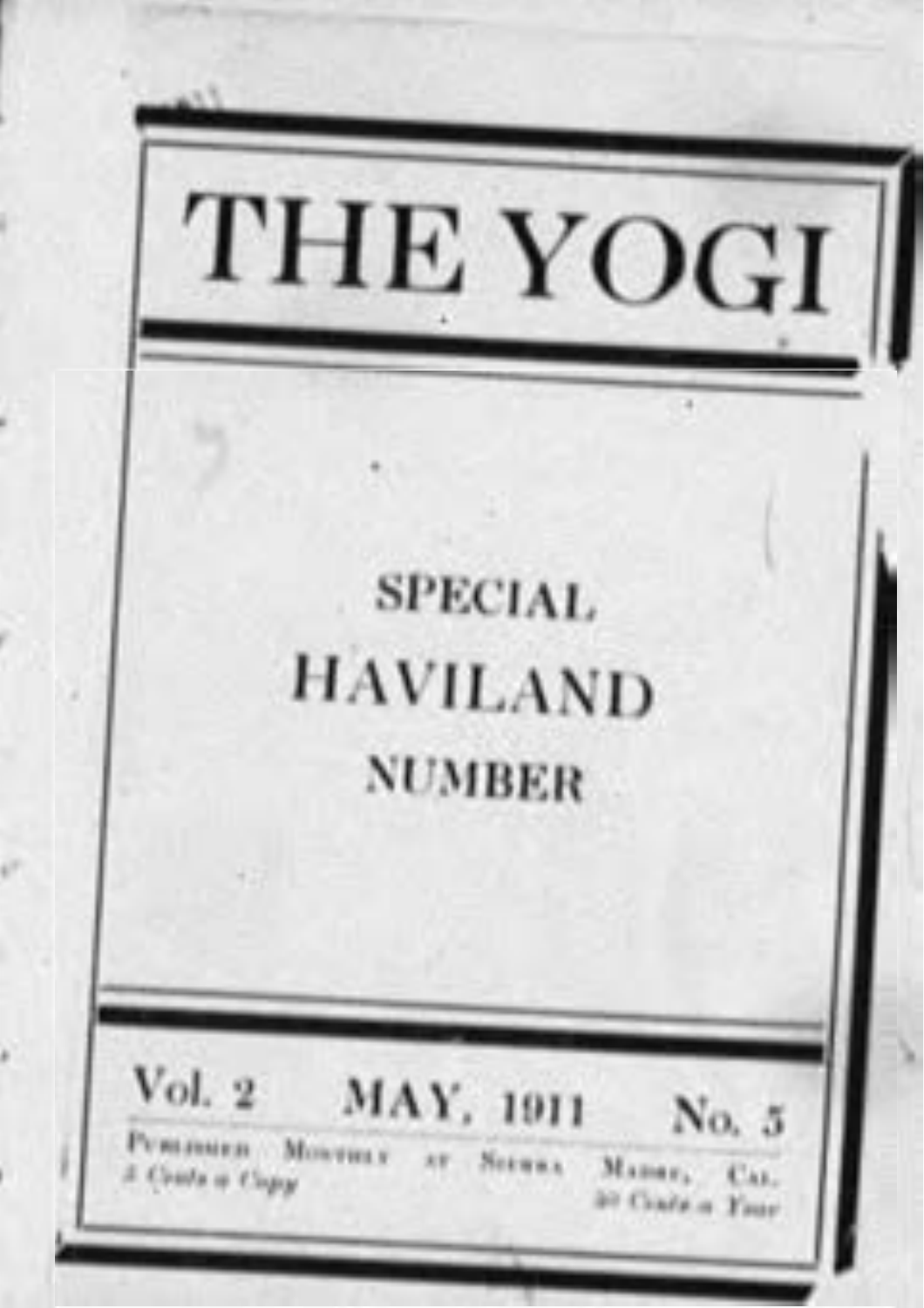#### The Nautilus TIG Cayn A Cory. 81.00 A Year]

Is The Authority on that great world-movement called

### **NEW THOUGHT**

Elizabeth Towne is the editor of NAUTILUS, and Ella Wheeler Wilcox and Edwin Markham are regular contributors to its pages. NAUTILUS is read by 150,000 earnest, self-reliant men and worgen every month.

Special:-Just to interest you we will send you NAUTILUS for three months for 10 cents silver or stamps.

Mention The Yogi

**Addres Elizabeth Towne** The Nautilus Holyoke, Mass.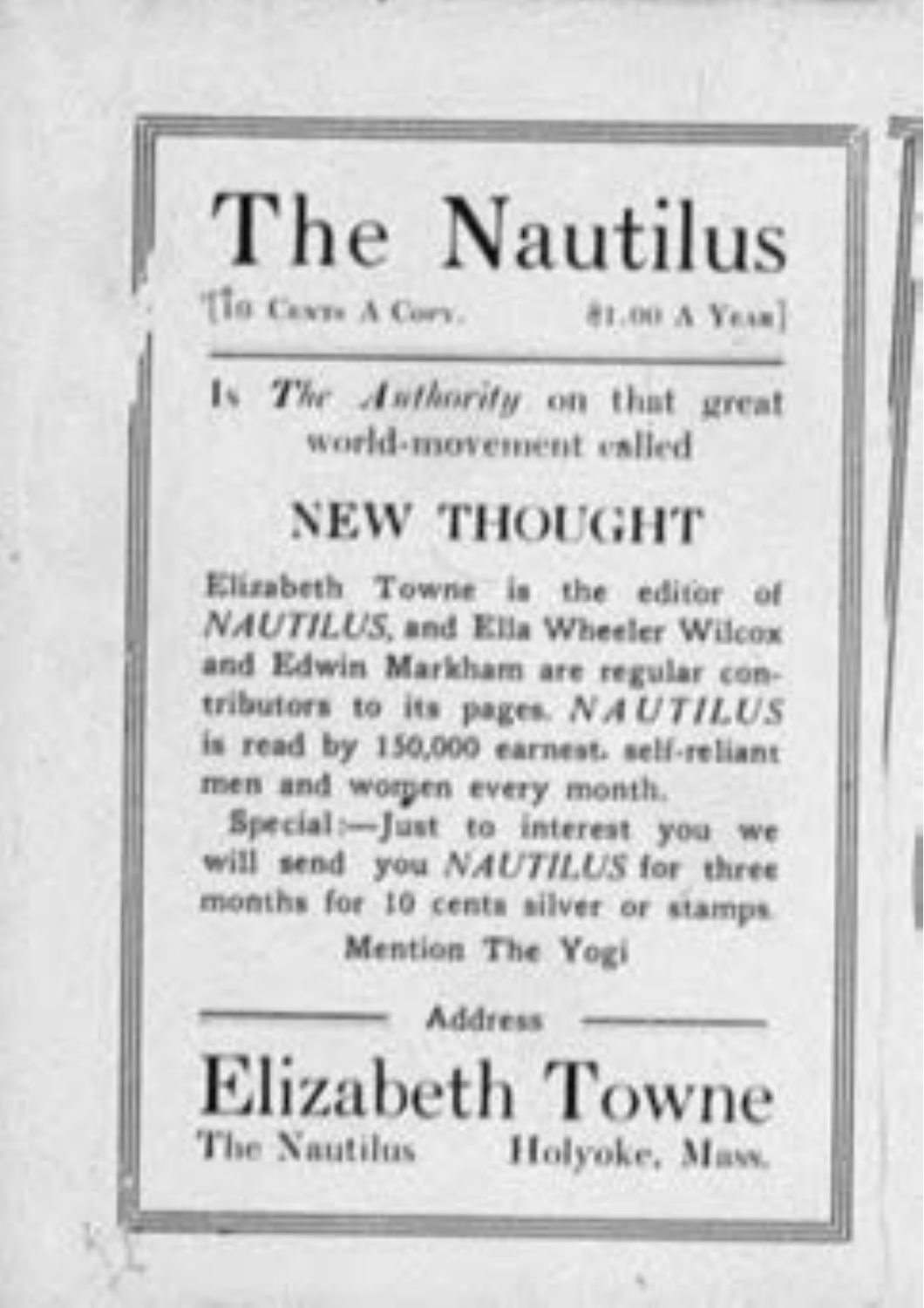## **EL REPOSO** SANATORIUM and **RANCH HOUSE**

is a prettile situated resort for the Scientific Treatment of All Diseases of the Throat and Lungs, and is famons as a Rest Cure in cases of Neurosthenia and Nervous Troubles generally. Shir Open Air Bungalows satisfy every occupant. Every Bangalow has Hot and Cold Running Water, Lavatory and Bath, and is compned with Gas Range for Light Housekeeping if desired

Excellent Table at the Sanatorium, or meals are served in the Bungalows, if dealers!

Resident Physician and staff of Trained Nurses, Moderate Prices.

Write for Illustrated Booklet terms to

# Haviland H. Lund

Sierra Madre

California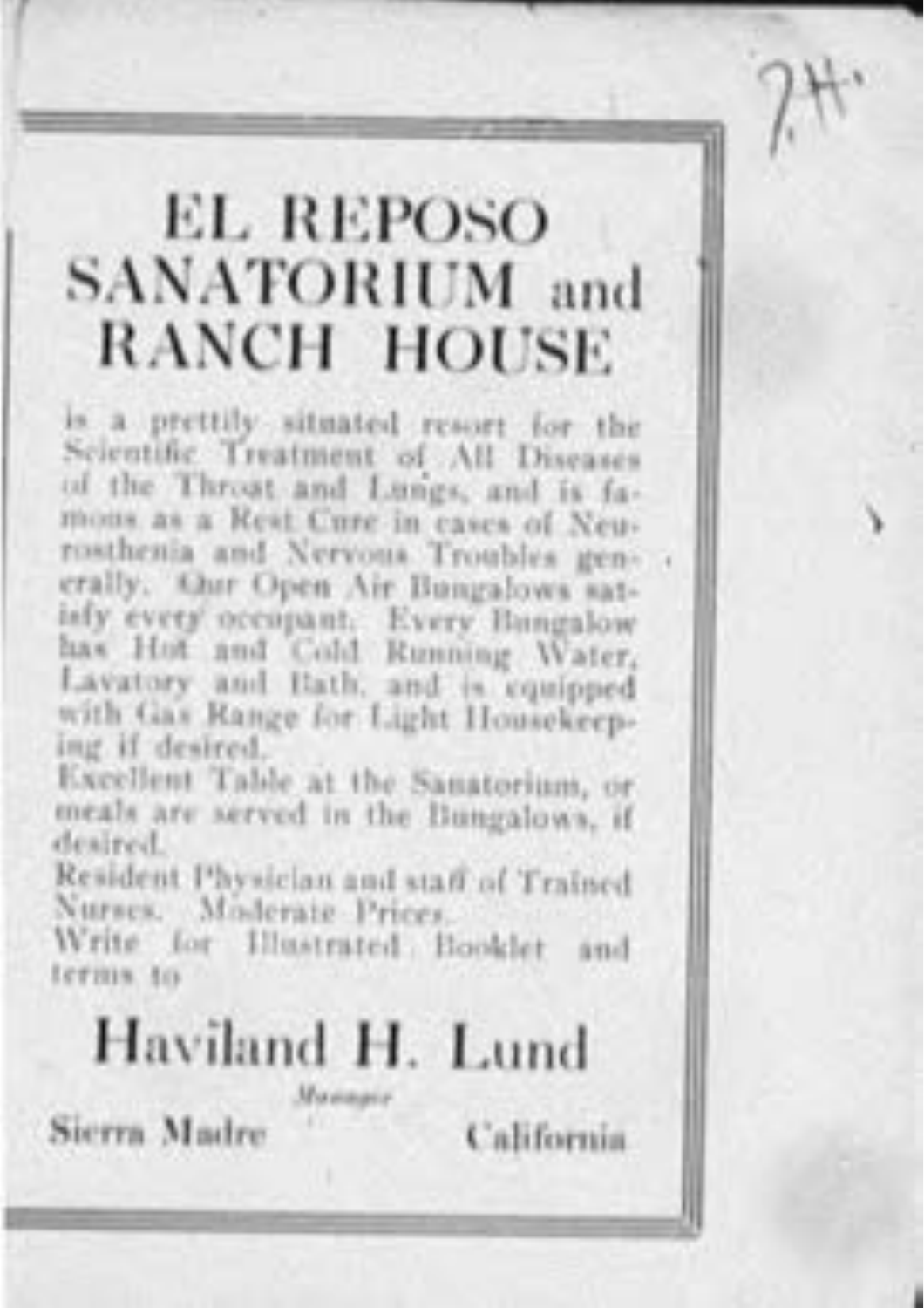Tear Off this Page and Fill in Name and Address Below

# Special Advance Offer

 $T_{\text{eff}}$ 

Sydney Flower. Sierra Madre, Cal.

Send me your new magazine LITTLE FARMS beginning with the first number Sentember, 1911 to December 1911 inclusive. FOUR ISSUES, for the 10 cents enclosed. 

(Write Plainly)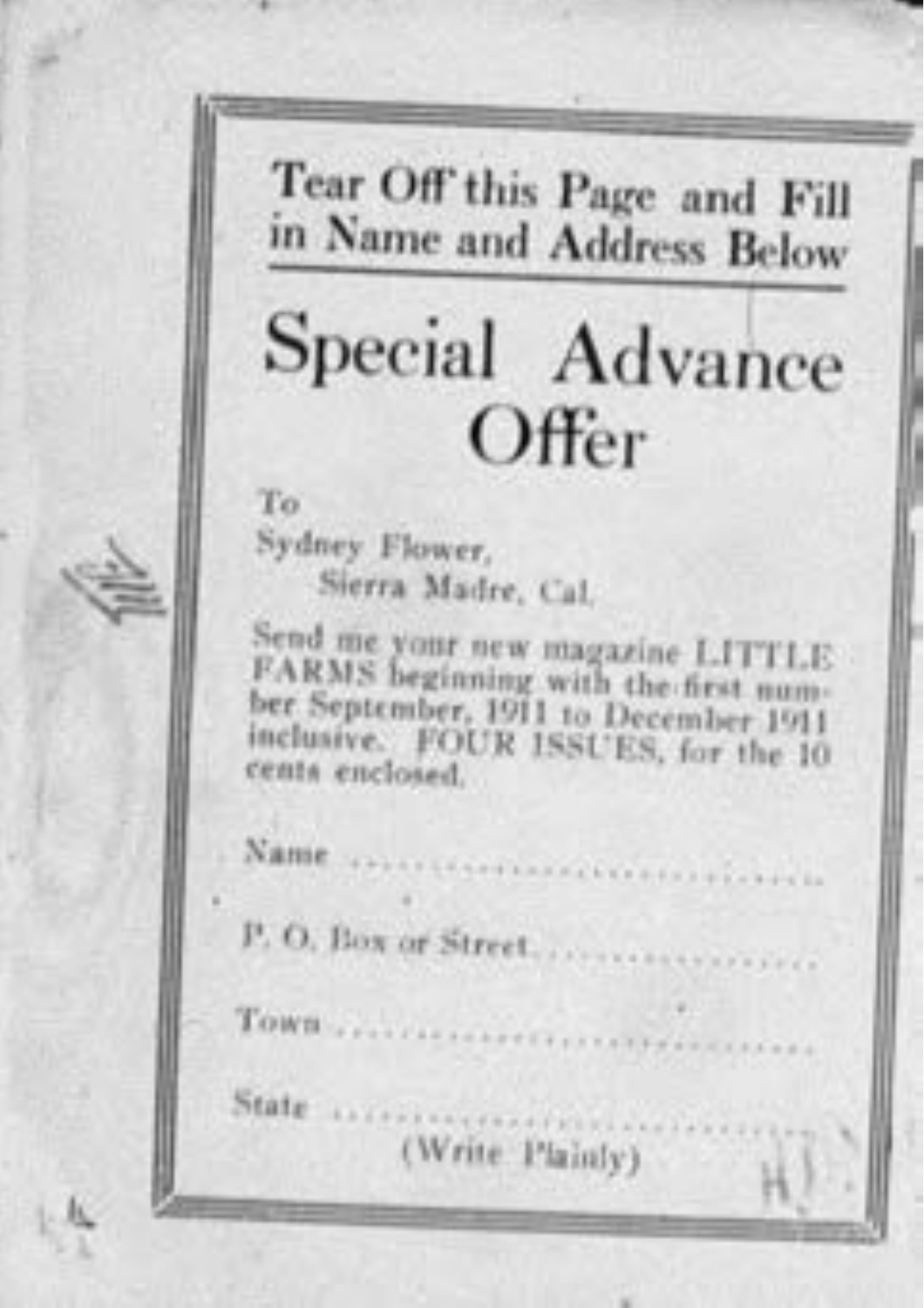# FOR PLEASURE and FOR PROFIT LEARN INTERIOR DECORATION AT HOME